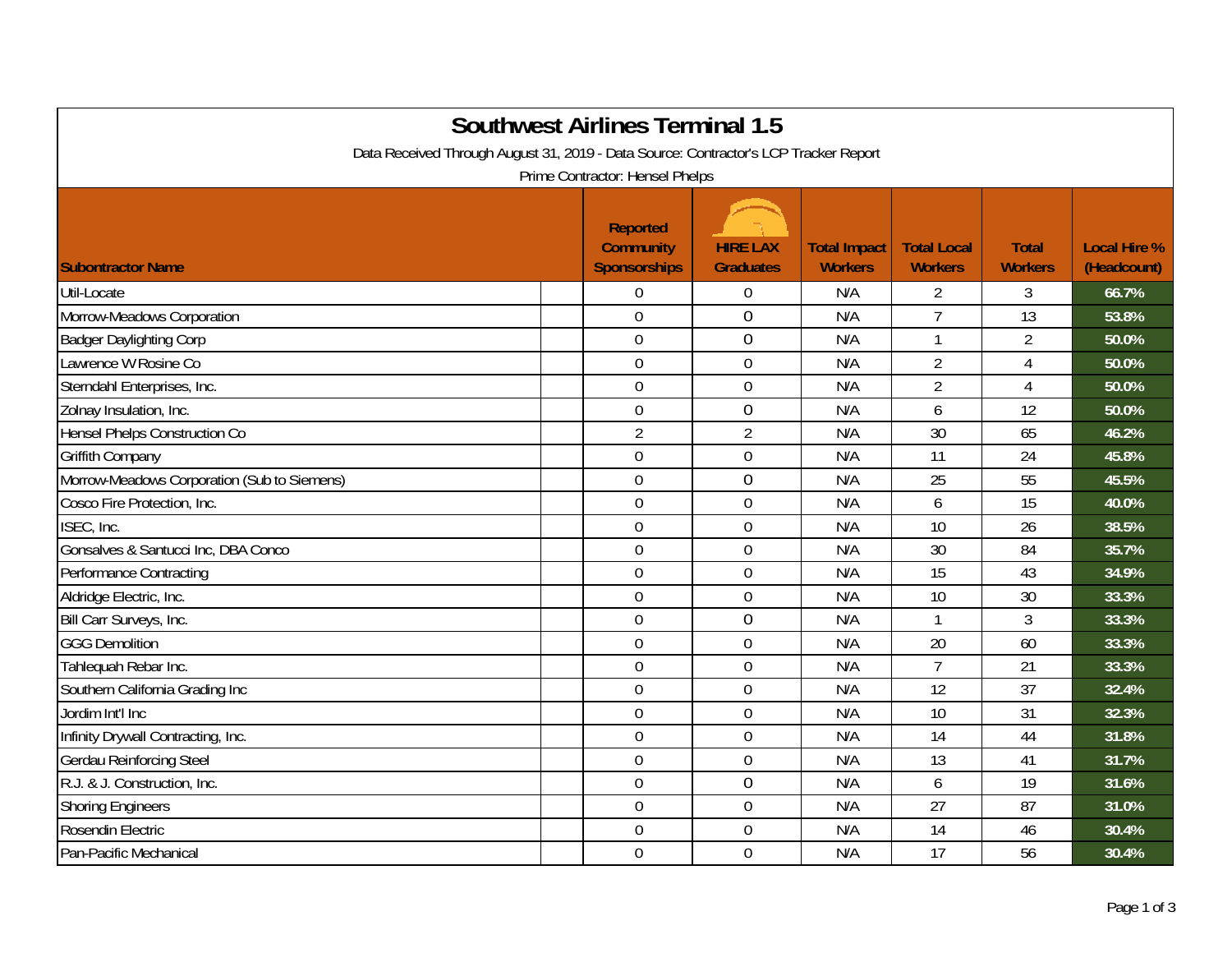| <b>Southwest Airlines Terminal 1.5</b><br>Data Received Through August 31, 2019 - Data Source: Contractor's LCP Tracker Report<br>Prime Contractor: Hensel Phelps |                                                     |                                     |                                       |                                      |                                |                                    |  |  |
|-------------------------------------------------------------------------------------------------------------------------------------------------------------------|-----------------------------------------------------|-------------------------------------|---------------------------------------|--------------------------------------|--------------------------------|------------------------------------|--|--|
| <b>Subontractor Name</b>                                                                                                                                          | <b>Reported</b><br><b>Community</b><br>Sponsorships | <b>HIRE LAX</b><br><b>Graduates</b> | <b>Total Impact</b><br><b>Workers</b> | <b>Total Local</b><br><b>Workers</b> | <b>Total</b><br><b>Workers</b> | <b>Local Hire %</b><br>(Headcount) |  |  |
| Murray Company                                                                                                                                                    | $\mathbf 0$                                         | $\mathbf 0$                         | N/A                                   | 11                                   | 38                             | 28.9%                              |  |  |
| <b>Comet Electric</b>                                                                                                                                             | $\mathbf 0$                                         | $\mathbf 0$                         | N/A                                   | $\overline{2}$                       | $\overline{7}$                 | 28.6%                              |  |  |
| Rebar Engineering Inc.                                                                                                                                            | $\mathbf 0$                                         | $\mathbf 0$                         | N/A                                   | 4                                    | 14                             | 28.6%                              |  |  |
| <b>SME Steel</b>                                                                                                                                                  | $\overline{0}$                                      | $\mathbf 0$                         | N/A                                   | 17                                   | 60                             | 28.3%                              |  |  |
| Saddleback Waterproofing                                                                                                                                          | $\overline{0}$                                      | $\mathbf 0$                         | N/A                                   | 5                                    | $\overline{18}$                | 27.8%                              |  |  |
| Southwest Steel of California Inc                                                                                                                                 | $\overline{0}$                                      | $\overline{0}$                      | N/A                                   | $\mathfrak{Z}$                       | 11                             | 27.3%                              |  |  |
| Anning Johnson Company                                                                                                                                            | $\mathbf 0$                                         | $\boldsymbol{0}$                    | N/A                                   | 4                                    | 15                             | 26.7%                              |  |  |
| NorCal Pipeline Services, Inc.                                                                                                                                    | $\overline{0}$                                      | $\mathbf 0$                         | N/A                                   | 5                                    | 19                             | 26.3%                              |  |  |
| <b>Building Electronic Controls</b>                                                                                                                               | $\mathbf 0$                                         | $\mathbf 0$                         | N/A                                   | $\mathbf{1}$                         | $\overline{4}$                 | 25.0%                              |  |  |
| Corradini Corp                                                                                                                                                    | $\overline{0}$                                      | $\boldsymbol{0}$                    | N/A                                   | $\overline{2}$                       | 8                              | 25.0%                              |  |  |
| <b>Elljay Acoustics</b>                                                                                                                                           | $\overline{0}$                                      | $\boldsymbol{0}$                    | N/A                                   | $\mathbf{1}$                         | $\overline{4}$                 | 25.0%                              |  |  |
| Johnson & Turner Painting Co Inc.                                                                                                                                 | $\mathbf 0$                                         | $\boldsymbol{0}$                    | N/A                                   | $\overline{2}$                       | 8                              | 25.0%                              |  |  |
| Mike Zarp, Inc.                                                                                                                                                   | $\mathbf 0$                                         | $\mathbf 0$                         | N/A                                   | $\overline{2}$                       | 8                              | 25.0%                              |  |  |
| Nevell Group, Inc.                                                                                                                                                | $\mathbf 0$                                         | $\mathbf 0$                         | N/A                                   | 5                                    | 20                             | 25.0%                              |  |  |
| Centerline Concrete Cutting                                                                                                                                       | $\overline{0}$                                      | $\mathbf 0$                         | N/A                                   | $\mathbf{1}$                         | 5                              | 20.0%                              |  |  |
| DSM Construction, Inc.                                                                                                                                            | $\mathbf 0$                                         | $\boldsymbol{0}$                    | N/A                                   | $\mathbf{1}$                         | 5                              | 20.0%                              |  |  |
| <b>Commecial Scaffolding of CA</b>                                                                                                                                | $\overline{0}$                                      | $\mathbf 0$                         | N/A                                   | 5                                    | 26                             | 19.2%                              |  |  |
| Underground Construction Co Inc                                                                                                                                   | $\mathbf 0$                                         | $\mathbf 0$                         | N/A                                   | $\overline{2}$                       | 19                             | 10.5%                              |  |  |
| Mr. Crane, Inc.                                                                                                                                                   | $\overline{0}$                                      | $\mathbf 0$                         | N/A                                   | $\overline{2}$                       | 33                             | 6.1%                               |  |  |
| Concrete Coring Company (sub to Griffith)                                                                                                                         | $\mathbf 0$                                         | $\overline{0}$                      | N/A                                   | $\overline{0}$                       | $\overline{2}$                 | 0.0%                               |  |  |
| <b>Connor Concrete Cutting and Coring</b>                                                                                                                         | $\overline{0}$                                      | $\boldsymbol{0}$                    | N/A                                   | $\overline{0}$                       | $\boldsymbol{6}$               | 0.0%                               |  |  |
| Davidson Concrete Cutting, Inc.                                                                                                                                   | $\mathbf 0$                                         | $\mathbf 0$                         | N/A                                   | $\overline{0}$                       | $\mathbf{1}$                   | 0.0%                               |  |  |
| G&G Door Products, Inc.                                                                                                                                           | $\mathbf 0$                                         | $\mathbf 0$                         | N/A                                   | $\mathbf 0$                          | $\mathbf{1}$                   | 0.0%                               |  |  |
| Konstructors, Inc.                                                                                                                                                | $\overline{0}$                                      | $\mathbf 0$                         | N/A                                   | $\mathbf 0$                          | $\overline{4}$                 | 0.0%                               |  |  |
| Masonry Concepts, Inc                                                                                                                                             | $\mathbf 0$                                         | $\boldsymbol{0}$                    | N/A                                   | $\mathbf 0$                          | $\overline{2}$                 | 0.0%                               |  |  |
| Performance Contracting                                                                                                                                           | $\overline{0}$                                      | $\mathbf 0$                         | N/A                                   | $\overline{0}$                       | $\overline{2}$                 | 0.0%                               |  |  |